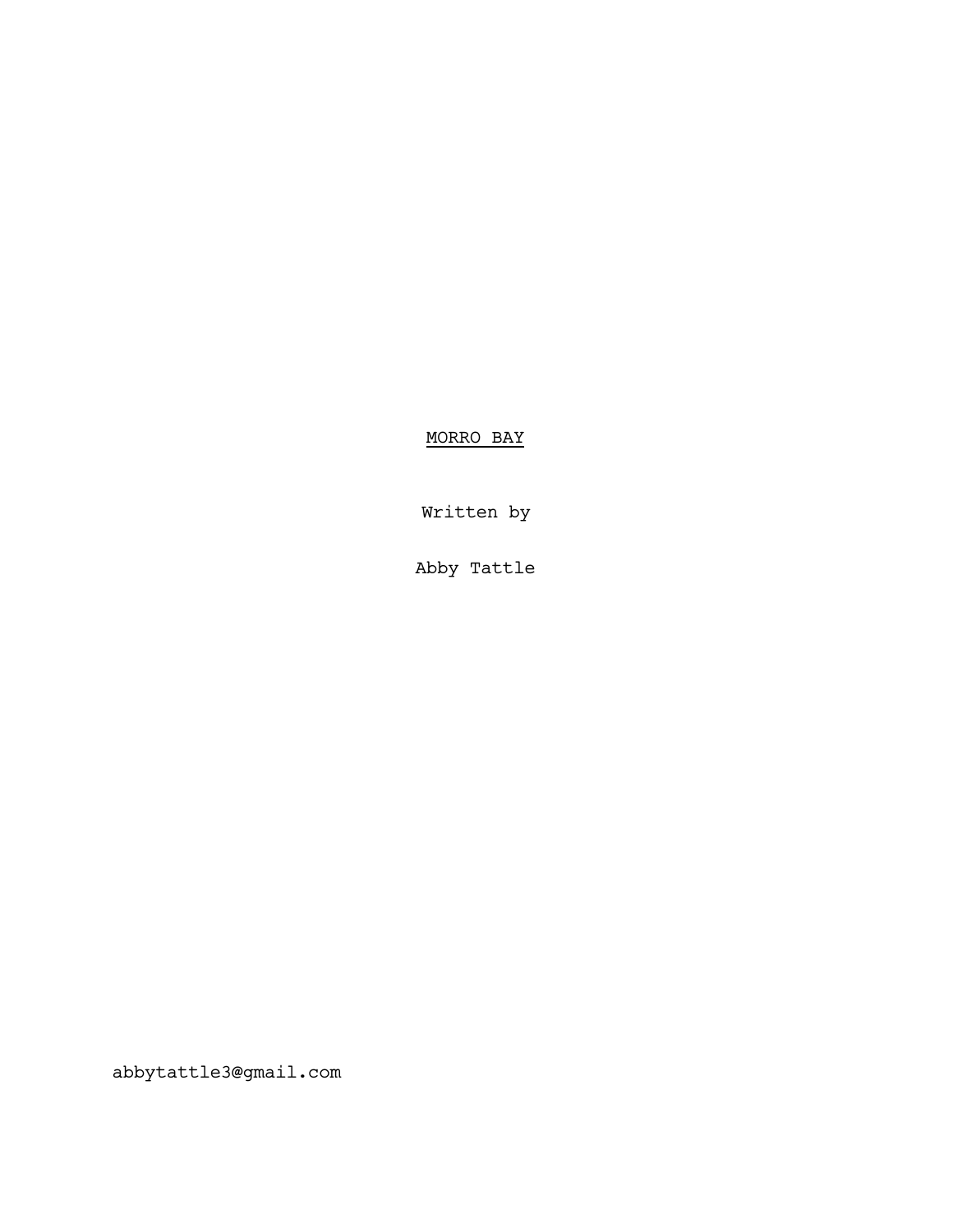INT. CITY APARTMENT - MORNING

Memories. A series of fleeting glimpses of partners in love.

Desperate VOICE MESSAGES overlay and interlace bittersweet moments between DELILAH (24) and CAMERON (26).

BEGIN MONTAGE.

INT. BATHROOM - MORNING

DELILAH (V.O.) (on phone) Cam, I- I can't do it anymore... I found the bottle. You-you lied to me again. You told me it was better... and I really thought, after LabCorps let you go- I-- I'm going to be staying at Lisa's for a while. I'm not coming home.

Delilah and Cameron brush their teeth, half-clothed after morning sex. Delilah playfully kicks at Cam's ankles.

Cameron kicks a BOTTLE of something, nudging it deeper underneath the sink... Delilah doesn't notice.

INT. LIVING ROOM - AFTERNOON

CAMERON (V.O.) (on phone) Baby, I'm so sorry. I can't say it enough, D. I'm sorry. I'm sorry.

Delilah sits on the couch. A well-groomed Cameron sneaks up behind her and presents her with roses. Delilah's face oozes delight from the sweet surprise!

INT. KITCHEN - EVENING

CAMERON (V.O.) (on phone) Just come back home, OK? I need you. We can get through this. I mean, you're my world, D.

The roses are now wilting in their vase. Delilah cooks a meal on the stove. Cameron sneaks up from behind and tickles her. Delilah GASPS, leaping aside, trying to get free. As she does, the pan tips over and clammers on the ground. Dinner is ruined. Delilah pouts and storms away from Cameron.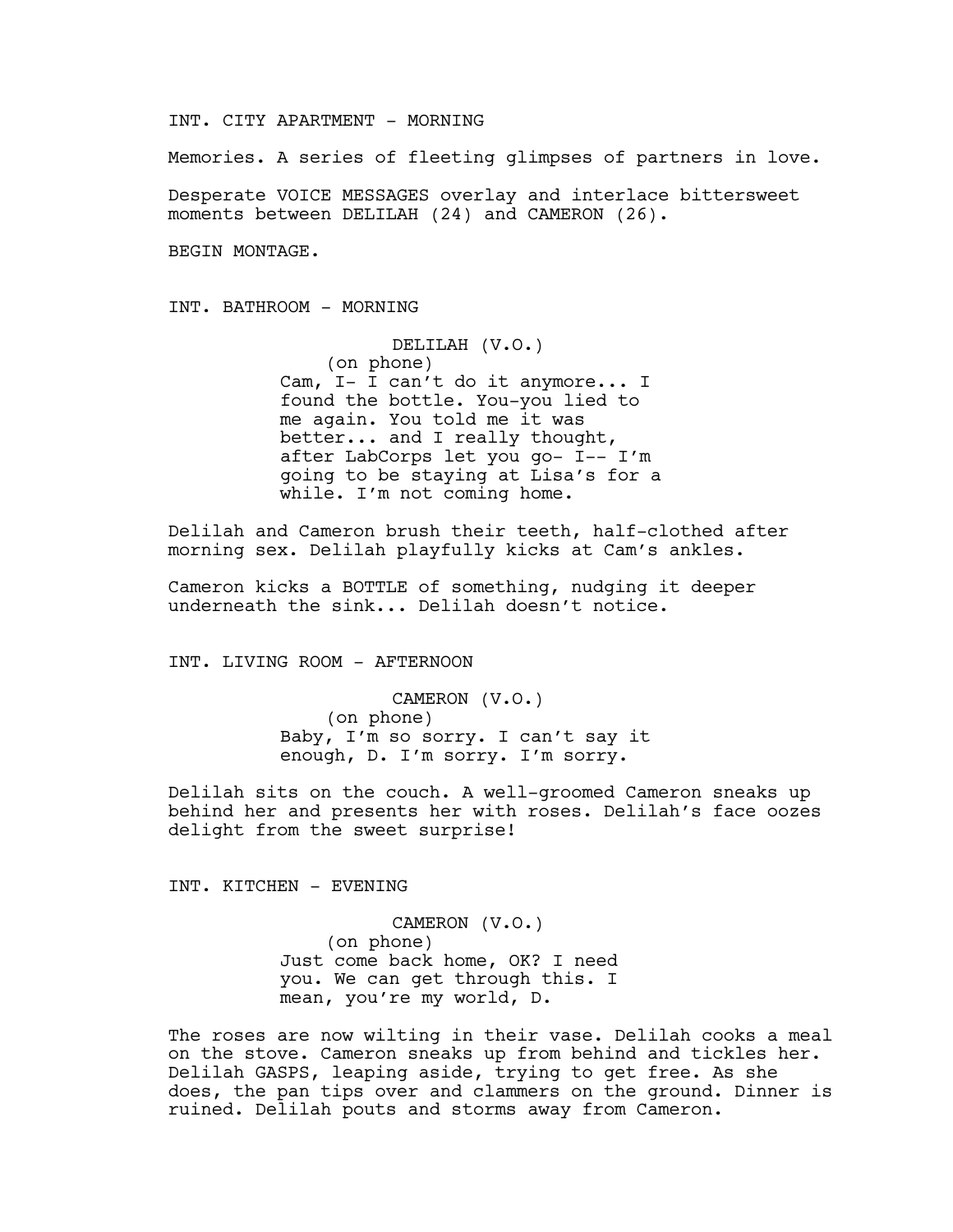INT. BATHROOM - MORNING

FOOTSTEPS aproach. Cameron sprints for the toilet. He throws up violently. He checks his back. Delilah isn't around. He SIGHS with relief.

INT. BEDROOM - AFTERNOON

CAMERON (V.O.) (on phone, slurring, drunk) Answer the phone! Pick up, Delilah! UGH! I know you're there.

Cameron hugs Delilah as she SOBS into his arms. He brushes her hair, comfortingly. He WHISPERS promises into her ear.

INT. LIVING ROOM - EVENING

CAMERON (V.O.) (on phone, growing hysterical) This isn't my fault entirely, you know? I mean, Jesus, I tried to be the perfect boyfriend to you! That's not easy--

Delilah and Cameron drink beers and play Twister. Things start getting suggestive... Before we know it, they are atop one another, making out.

INT. KITCHEN - MORNING

Cameron compuslively pops mints and applies drops to blood shot eyes. He nervously checks around for witnesses.

INT. LIVING ROOM - AFTERNOON

CAMERON (V.O.) (on phone) But I thought- I was damn near close! I'm always there for you! Just- just let me have this one thing! I'm sorry, I'm sorry I'm not a perfect person!

Cameron flirts, shoving popcorn into Delilah's mouth as they sit and watch a movie.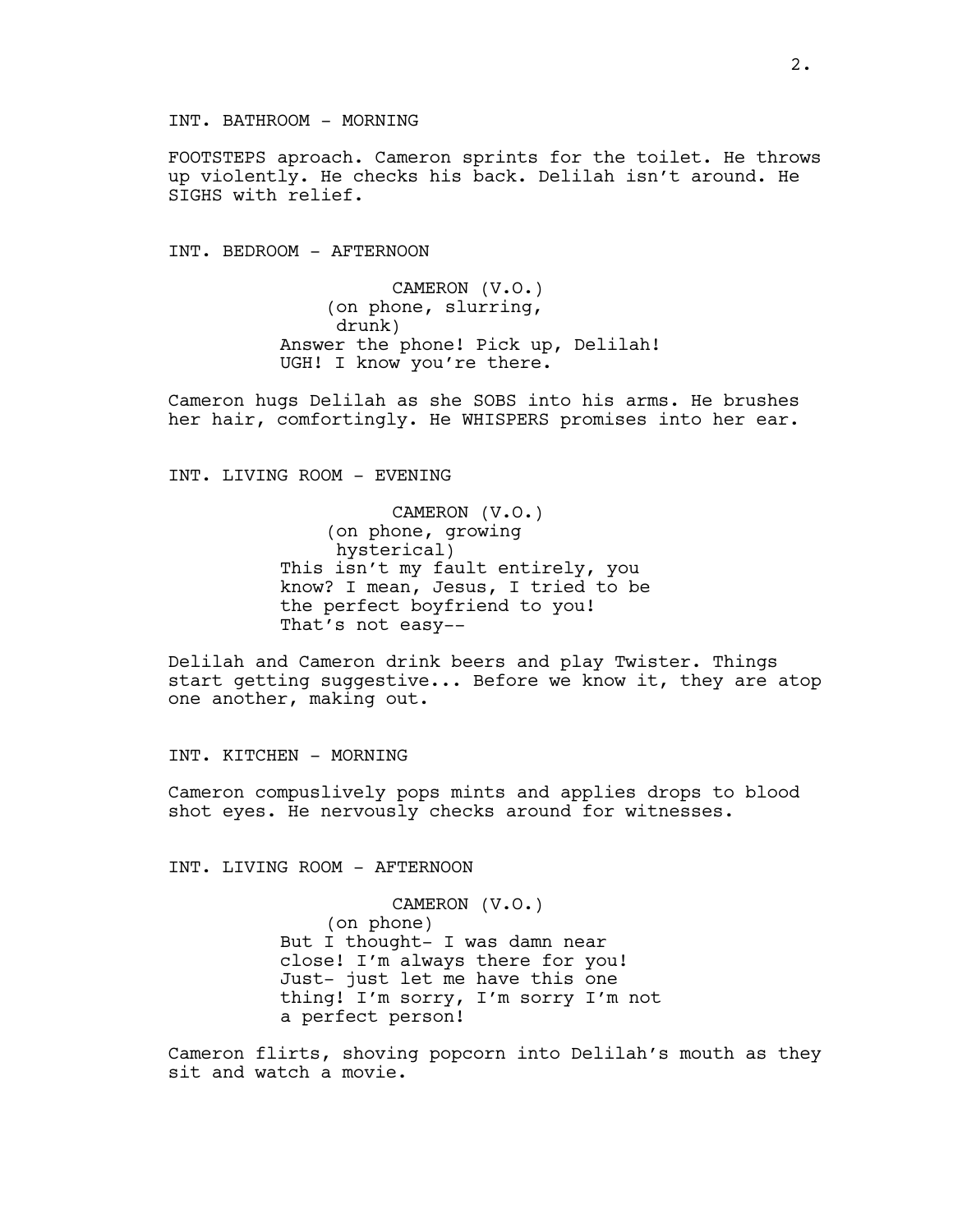INT. BATHROOM - MORNING

CAMERON (V.O.) (crying, breathing heavily) Delilah... please... don't do this.

Delilah steps out of the shower and makes her way to the vanity. She notices something sticking out from under the sink. She bends down and picks up a... empty whiskey handle?

Delilah CRIES into her hands.

INT. BEDROOM - NIGHT

CAMERONN (V.O.) (on phone, very drunk) Fine. You know what? You're a controling bitch. I only agreed to this stupid weekend trip in the first place, because of you! And now what? Are we just never going to speak again-- I, oh, God... I'm still going... If you want to come, you can find me--

Delilah somberly throws clothes into an over-night bag. Cameron stumbles into the room and packs his own.

They set the two bags next to each other by the door.

Cameron sets an alarm clock for the next morning.

INT. BEDROOM - MORNING

An ALARM BLARES. Cameron shuts it off lazily. He rolls over, noticing Delilah is gone.

CAMERON

Babe?

Her over-night bag is gone. Only Cameron's remains.

END MONTAGE.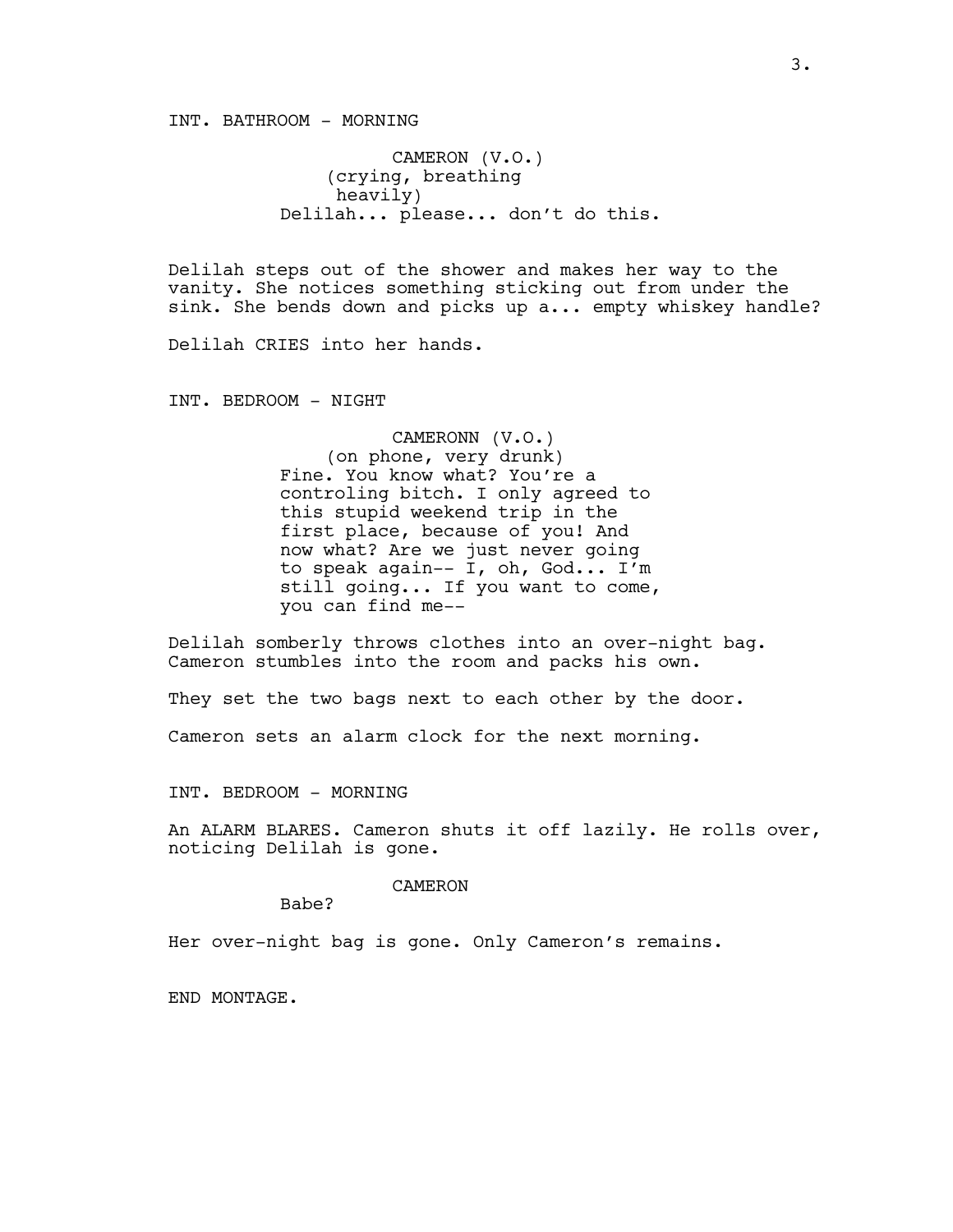EXT. COSTAL TOWN, LIQUOR STORE - MORNING

SUPER: MORRO BAY

CLOSE ON Cameron. He looks like hell. Puffy, red eyes, blotchy skin. He is unshaven and his hair unwashed. He's taking the break-up really bad...

Cameron stares longingly up at the sky.

PULL OUT to reveal he's staring up at a LIQUOR STORE sign. He also is carryng a very large CAMPING PACK, which he awkardly struggles to support on his back.

A ZOLTAR MACHINE and touristy COIN SMASHER MACHINE decorate the outside of the store.

Cameron heads towards the front door.

# ZOLTAR

(robotic) You there! Do you wish to learn your fate, by the wishes of the Almighty Monolith? Pay up, and I will read you the wishes of great Morro Bay!

Cameron doesn't think much of the strange anamatronic. He's too focused on his internal battle... To give in and buy a drink or to not?

Cameron bites his lip, contemplating. He glances down the road towards town. He can see a pier from his vantage point. In the distance, looms a giant, eerie BOULDER, seemingly rising from the ocean.

Cameron looks back at the liquor store guilty, yearning.

ZOLTAR (CONT'D) (robotic) It's not to late for you to make the right choice!

This comment irks Cameron. He bounces on his toes for a moment. Finally, he pulls himself away, and begrudingly enters his badly beat up Honda Accord.

INT. CAR - MOMENTS LATER

Cameron drives. His eyes are hollow. Dead inside.

A sports car suddenly cuts in front of Cameron. Cameron slams down on his HORN.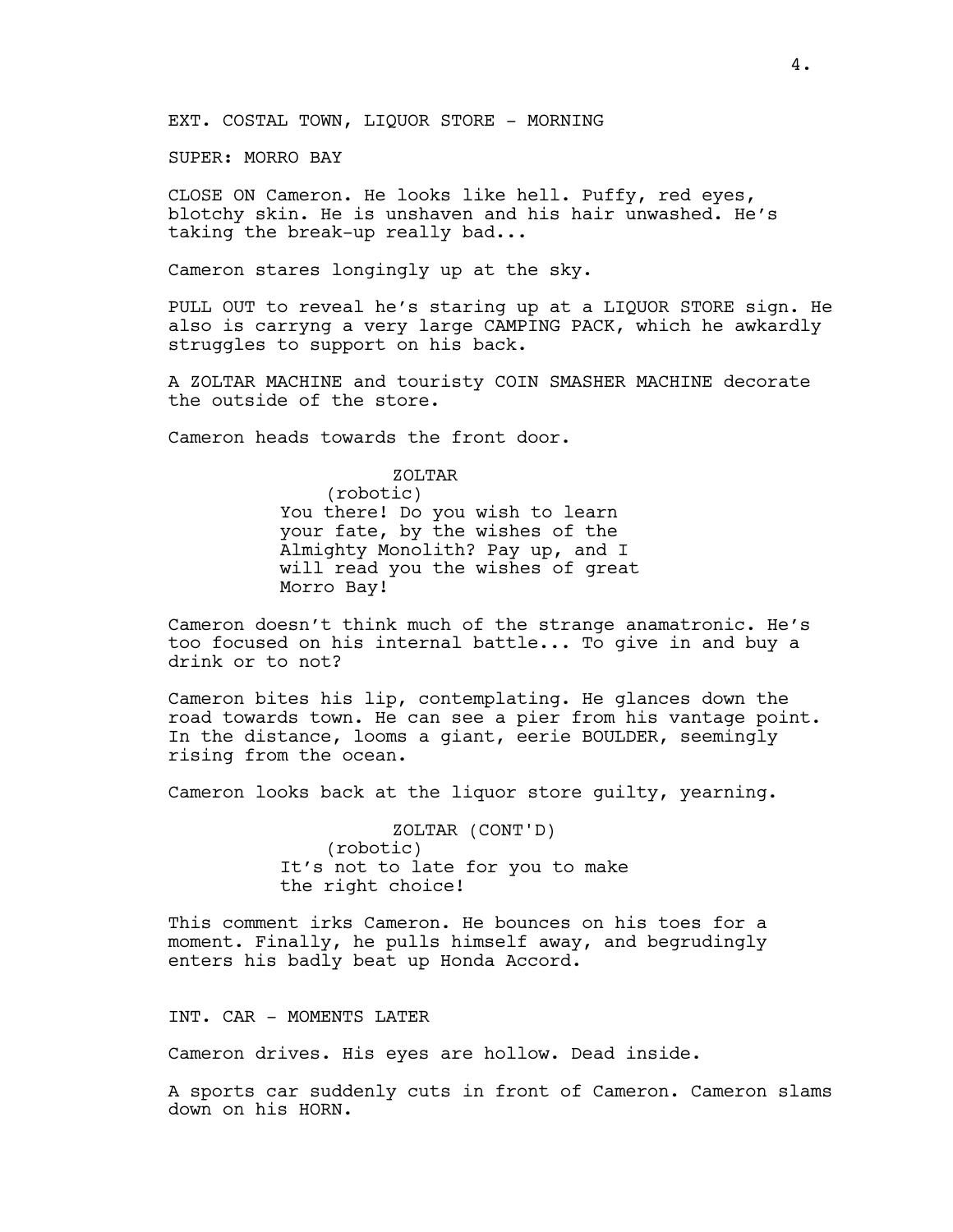CAMERON Jesus! Fuckin' idiots all over today.

Cameron's bloodshot eyes fleet from the road in front of him, to his glove compartment, and back again.

Cameron grips the steering wheel so tight that his knuckles turn white.

He slows to a stop at a red light. He looks back over at the ever so tempting glove compartment...

Cameron caves, flinging it open to find an empty plastic handle of whiskey.

He grabs the bottle and throws it down in frustration.

The light has changed green. A car HONKS behind him.

Cameron sticks his middle finger out the window and bangs a Uturn.

EXT. CAMPSITE - EVENING

BEGIN MONTAGE.

Cameron has pitched his tent (sort-of, it's hanging precariously) in the middle of a lush, moss covered woods.

Cameron stumbles about with his phone raised, looking for signal. The Rock looms in the distance, beyond the cliff.

Cameron sits on a tree stump and GLUGS out of his newly purchased whiskey bottle.

Cameron checks the screen which is open to his checking account. \$62.00 left. He sucks his teeth.

Cameron twirls a pocket knife. He plays with some sticks, widdling them. He cuts his finger, sucking on the wound. He's clearly helpless when it comes to survival.

Cameron EXHALES and lays back on the dirt. He grips the Earth as he gazes up at the sky. He closes his eyes.

END MONTAGE.

INT. TENT - LATER THAT NIGHT Out in the DARKNESS, SOMEONE is APPROACHING.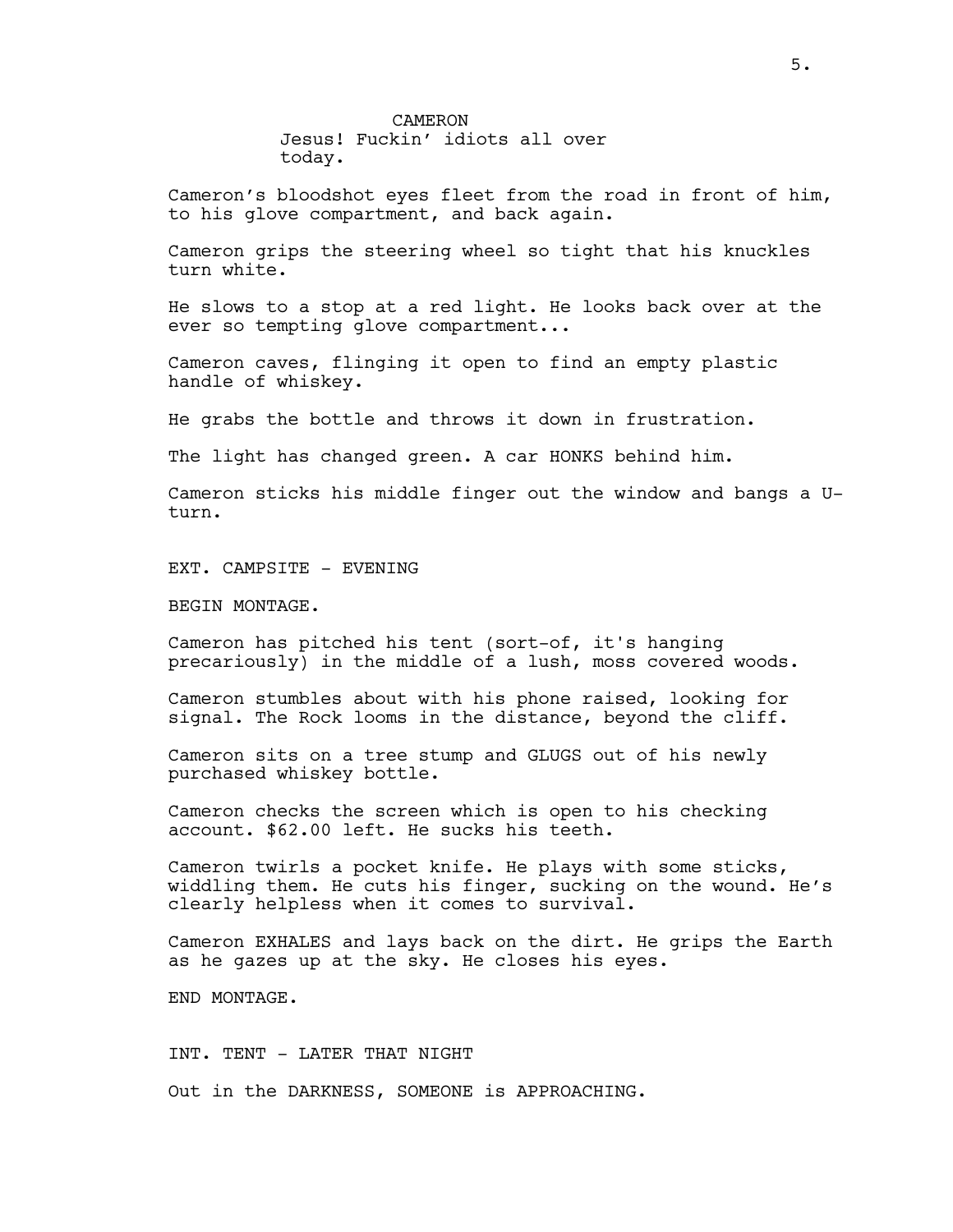Cameron's eyes pop open. He listens as something or someone large navigates the foliage outside. It sounds like they're running away, desperately PANTING.

Slowly, Cameron unzips his tent and peers out into...

EXT. WOODS - CONTINUOUS

An OLD MAN (60s) paces around. His hands are clasped desperately together in prayer.

The Man rushes deeper into the woods, veering out of Cameron's line of sight.

Cameron hustles up and begins to stealthily follow behind the Man, weaving through the trees.

EXT. ROCKY BEACH - MOMENTS LATER

The Man stands at the shoreline under the glorious BOULDER (Morro Rock). It glows evanescent in the pale moonlight.

The Man raises his hands, SHOUTING PRAISES up to the Rock. Waves CRASH dangerously by the Man's feet, and the midnight wind HOWLS.

Cameron hides behind a cluster of boulders, a few yards away. His eyes glued to the intensity unfolding before him.

Cameron watches in shock as the ocean water beneath the Rock begins to CHURN and GLOW shades of green.

The Man reaches down into the whirlpool and pulls out a PISTOL!

The Man rests the chamber to his temple and pulls the trigger.

Cameron winces, but no shot is fired. It is empty! Cameron SIGHS with relief.

The Man sinks to his knees, CRYING OUT in despair. Larger waves CRASH near the Man, threatening to sweep him away into the sea.

Cameron takes an alarmed step forward towards the Man and calls out.

CAMERON

Hey?!

The Man looks up in fear and embarrassment.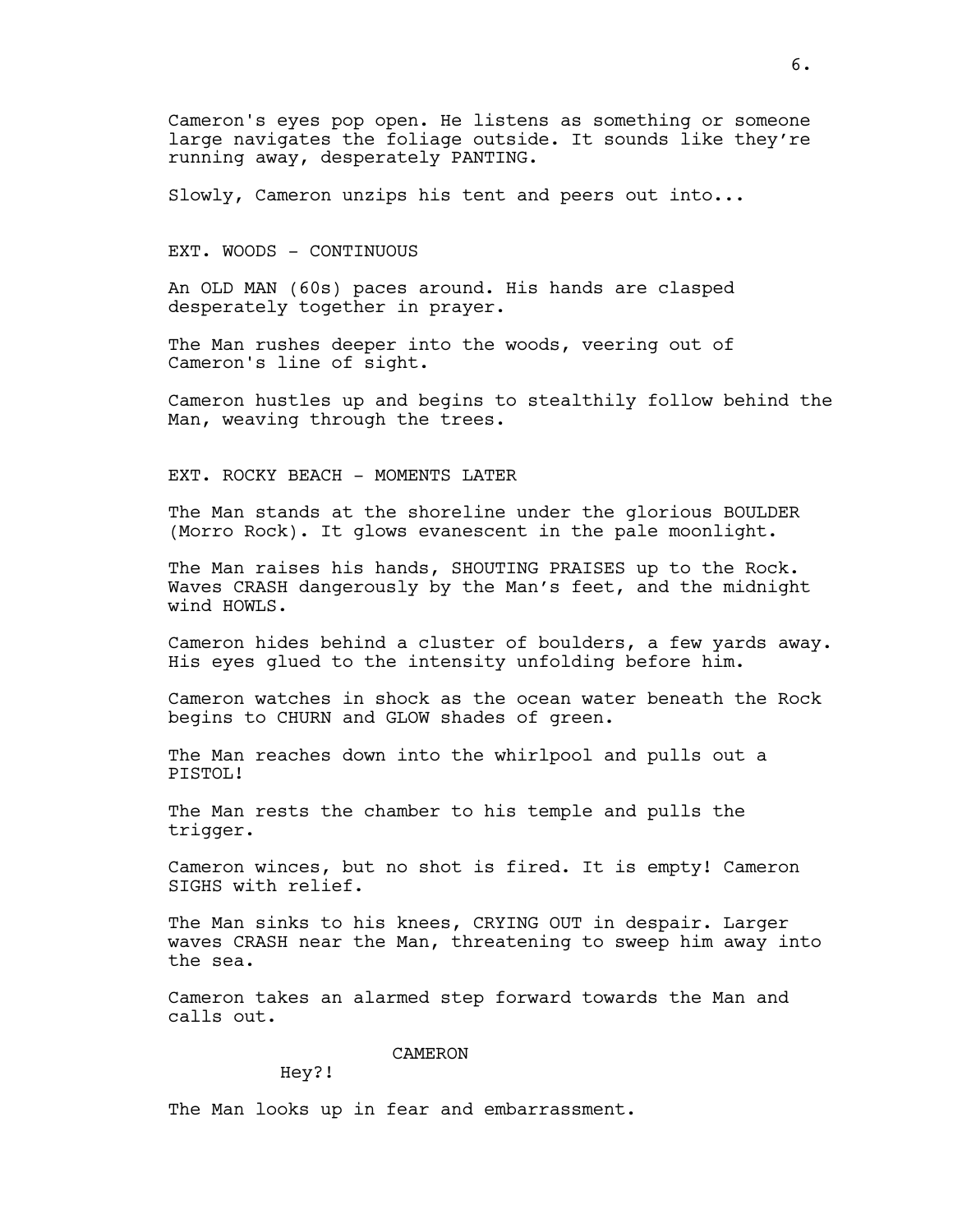MAN (furious) Who's there?!

Cameron quickly realizes he has messed up. He books it back to his camp ground.

## EXT. MORRO BAY TOWN - MORNING

An eerie fog hovers over the quaint coastal city. The Rock stands almighty, soaring through the mist.

Main Street is embellished with symbols of the town's prized Rock, much like the Madonna and Child during Roman Catholic times. We spy it in every kitschy store window, and adorning designs on street flags. Slogans like "Experience the Magic" and "Feel the Power" are printed on tacky vistor's t-shirts, which also bear the symbol of the Rock.

## EXT. STORE FRONTS - MORNING

Cameron is dressed lazily. He looks homeless as he idles past the store fronts. He rubs his eyes, wincing and clutching his throbbing head. He stops in front of a coffee shop.

Inside, two LOVE BIRDS (early 20s) share a sweet kiss. They pull back, teasing one another, flirting. Cameron watches, his heart stinging.

He pulls his eyes away and down to his wallet. He counts his change. 1, 2, 3, 4 dollars? Cameron shakes his head, counts again. He SIGHS. Yeah, he's really that broke.

Suddenly, a MAN (late 30s, weathered) in a Wall Street suit bumps into Cameron, nearly knocking the few bills out of his hands.

## CAMERON

Hey, man!

The Suited Fellow hardly notices. He looks frantic, and heavily sleep deprived. The Man MUMBLES to himself, incoherently, and continues stumbling down the street. The Man notices a logo with the Rock on it and staggers backwards in fright.

Cameron shrugs it off, noticing the local BAR sign just a few yards away. Cameron sucks his teeth, running his fingers through his greasy hair. *A drink would sure be nice right now...*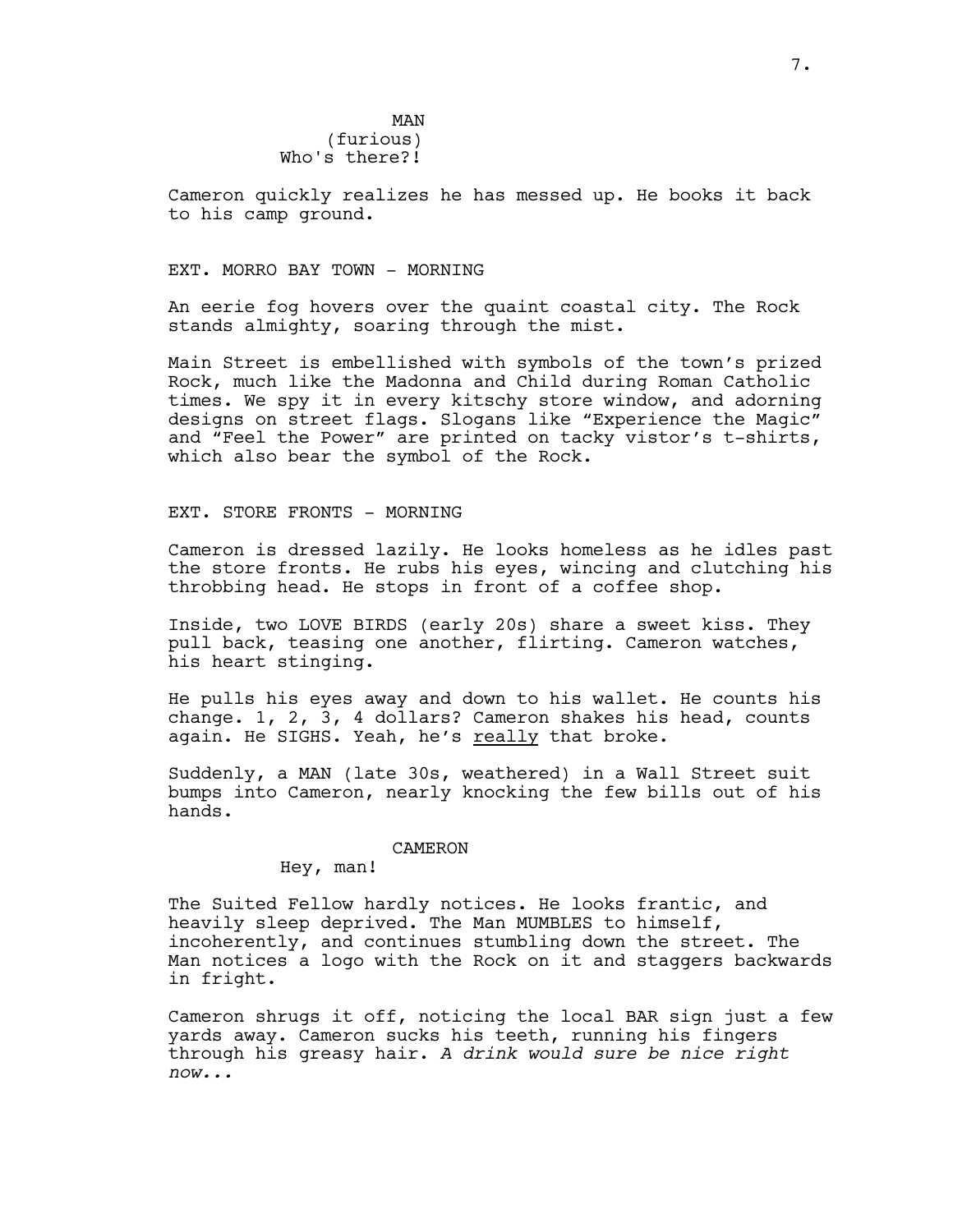Cameron looks down at his money, then at the coffee shop, then guiltily towards the Bar.

INT. BAR - MOMENTS LATER

Cameron shuffles in and up to the bar.

A clock reads 11AM. The place is nearly deserted lest for a graying BARTENDER-- who is bent over a WOMAN's (late 30s) shoulder. He has his back to Cameron as he sweetly WHISPERS to the Woman.

She is very pretty, with captivating eyes which stare straight out into the distance. Yet, there is something slightly off about her? Perhaps, it is her rather vintage, modest clothing? Or that her eyes are totally unrepsonsive...

The Bartender turns around, hearing Cameron.

BARTENDER Oh. Good morning, what can I get for you?

Cameron GASPS. He recognizes the Man's face from last night!

CAMERON

I know you!

BARTENDER (chuckling) Uh, are you sure?

CAMERON (gasping) You're the guy from last night! At the rocks--

The Bartender walks swiftly towards Cameron, glancing back at the Woman in fear. She does not move.

The Bartender raises a firm hand in warning. His eyes are gravely serious as he stands just inches from Cameron.

> BARTENDER (quietly, stern) I haven't the faintest idea what you're talking about, son.

> (MORE) CAMERON Huh? I saw you! Ha! I really thought I dreamt it... But, it's your face! (beat)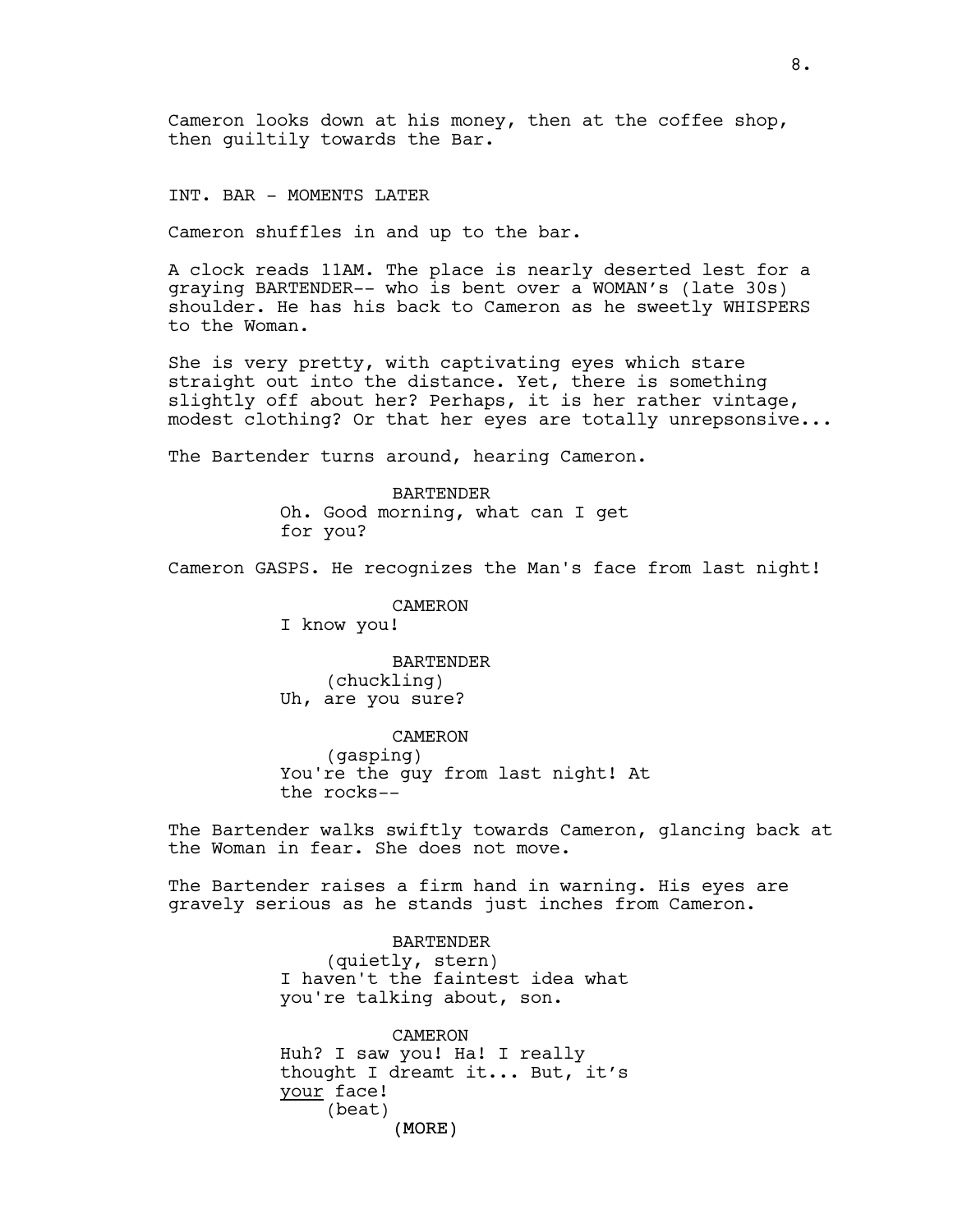### CAMERON (CONT'D)

You made that gun appear out of the water! How did you do that?! I thought it was all just a myth to sell t-shirts, but--

The Bartender grabs Cameron by the shirt collar.

### BARTENDER

(angry) Shut up, boy!

Cameron looks towards the Lady in confusion. She still sits rigidly, unmoved by the altercation taking place.

> CAMERON Woah, man! Just, take it easy--

Cameron tries to move to leave. The Bartender squeezes his shirt collar, bringing him in closer.

The Bartender stares deep into Cameron's soul. THUNDER rumbles outside the Bar.

> BARTENDER Listen, I don't tolerate freeway drunks here in my business--

Cameron pulls back.

CAMERON Alright. Understood.

Cameron smiles at the Bartender, reading the fear all over his face. Cameron's found out his secret.

THUNDER ROLLS as Cameron takes a moment to relish in his new found power.

BARTENDER

(intense) Good. You look like a pretty smart kid. Like you've still got some dreams for your future. So, I'm telling you this... Leave this town, now. Go home. You got no business being here.

Cameron chuckles at the Bartender, unconvinced.

CAMERON Well, I don't know about that... This place seems a hell of a lot better than home, right now.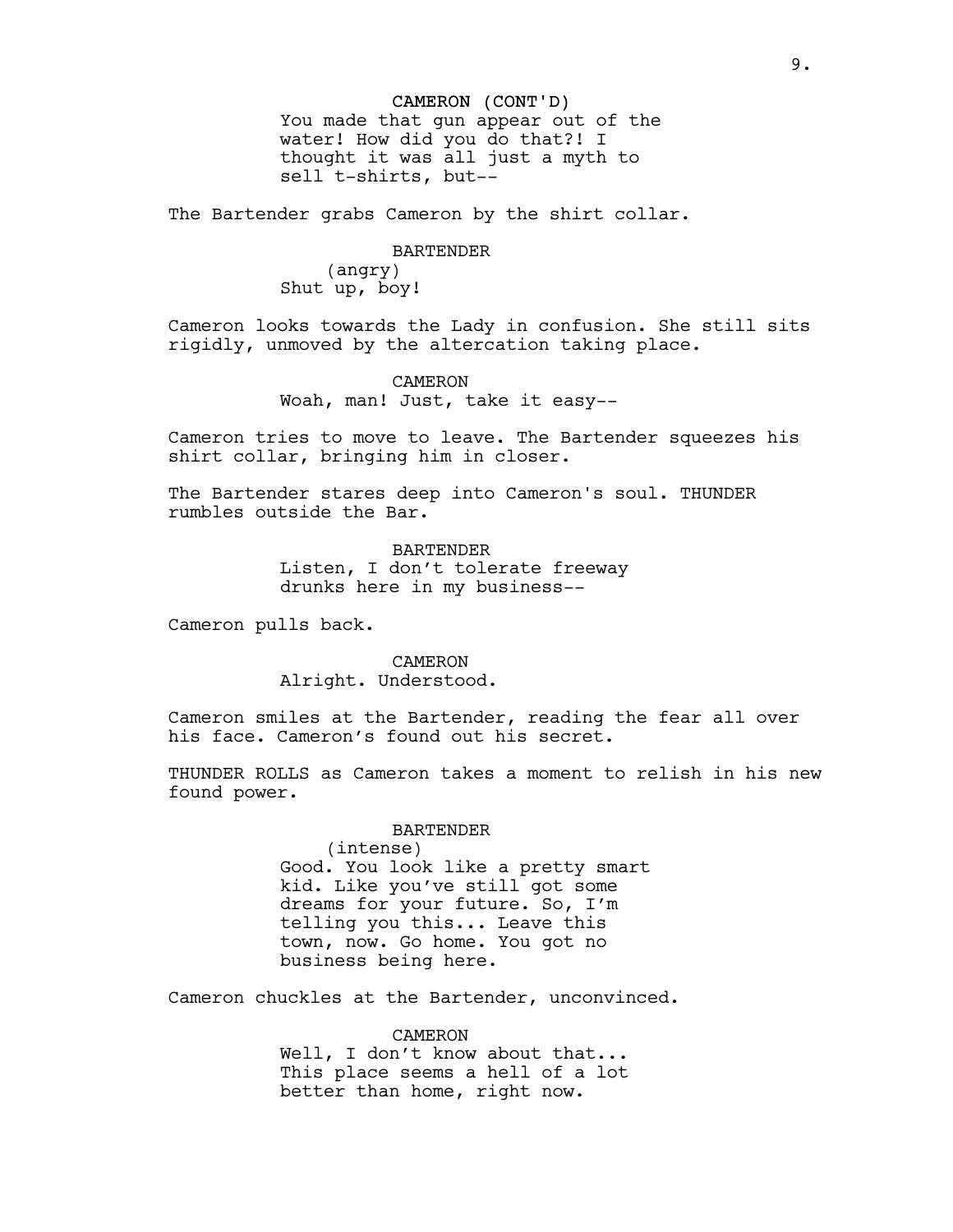Cameron picks himself up and exits.

The Bartender stares sadly after him. He looks towards his Lady companion, as he trudges back behind his bar.

The Bartender reaches down and uncovers the hidden pistol! He removes the empty magazine... Still unloaded... He looks up at a PHOTOGRAPH that has been tacked to the wall so only he can see. In it, the Lady sitting siliently in the bar stands, beaming. She is a bit younger here. Her eyes look different. Happy and glistening. She is posed, holding up a decorative POCKET MIRROR.

The Bartender breaks his gaze, staring out the window at the Rock.

He promptly strides over and shuts the shades.

EXT. CAMPSITE - HOURS LATER

It is pouring rain. Cameron's campsite has been transformed into a swamp. His tent floats in a puddle of muddy water.

Cameron pathetically holds his drenched hoodie above his head, trying to shield himself from the down pour. He paces about unsure what to do, or where to go.

#### CAMERON

Ugh! Shit!

He kicks over his empty handle of whiskey in frustration.

INT. MOTEL LOBBY - NIGHT

Pink linoleum counter tops. Flickering LED lights. Shutterstock photos of the shore hang lazily on the walls.

Cameron's muddy boots SLUDGE into this ugly lobby. He leaves a wet trail behind him as he storms up to the front desk.

A motherly Receptionist (40s) is completely unfazed by the dirt and descruction. She neatly types away on a computer, starring blankly at the screen.

> CAMERON (exasperated) How much?

The Receptionist looks up at Cameron, her expression still blank. Her eyes are similarly enticing and simultaneously empty. Just like the Lady from the bar before...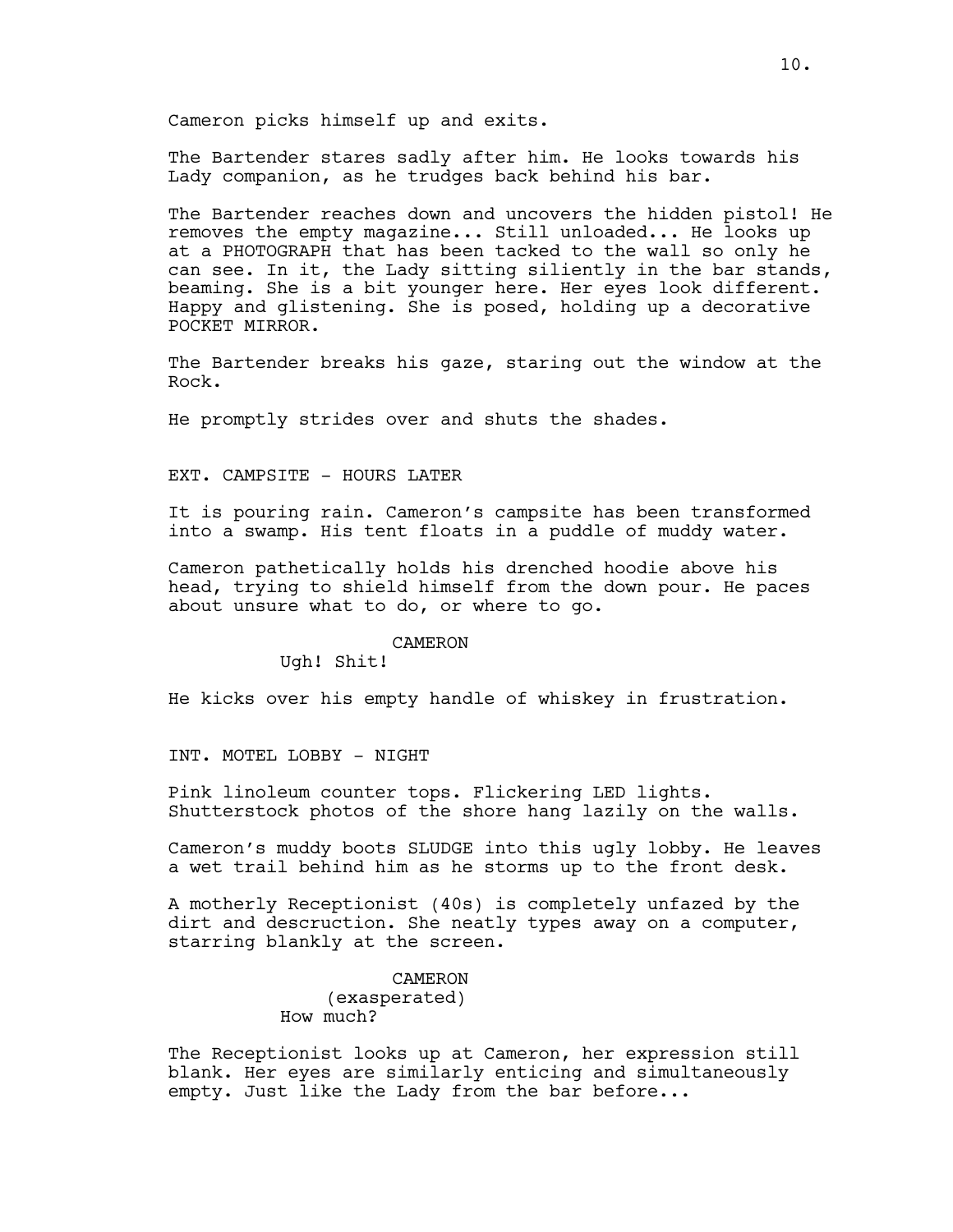RECEPTIONIST (sweet) Are you asking me how much a single room is for one evening, sir?

CAMERON (sarcastic) No, how much for a quick fuck? Yes, a room!

The Receptionist nods, oddly not offended.

RECEPTIONIST

It is \$85.

CAMERON \$85?! You've got to be kidding me. A dump like this?

The Receptionist ignores him. Types something on her computer.

> CAMERON (CONT'D) Look, I'm sorry, I'm just, if you can't tell I'm wet and miserable and very desperate.

The Receptionist nods again, quite robotic. Weird.

RECEPTIONIST I'm sorry. But, the room is set at \$85 a night.

Cameron narrows his eyes. He reluctantly takes out his wallet, which is also quite wet. He shakes off his card and sticks it into the reader.

BEEP. Declined.

## CAMERON

Huh? No way!

He fumbles as he gets another card out. The Receptionist SIGHS, impatient. This one goes through! Cameron smiles, smug.

> RECEPTIONIST Okay. You still owe \$23.00. I'm afriad I can't let you upstairs until then--

Cameron stares into the Receptionist's eyes. They are annoyingly placid despite the aggrevating situation. He can't get a reaction from her.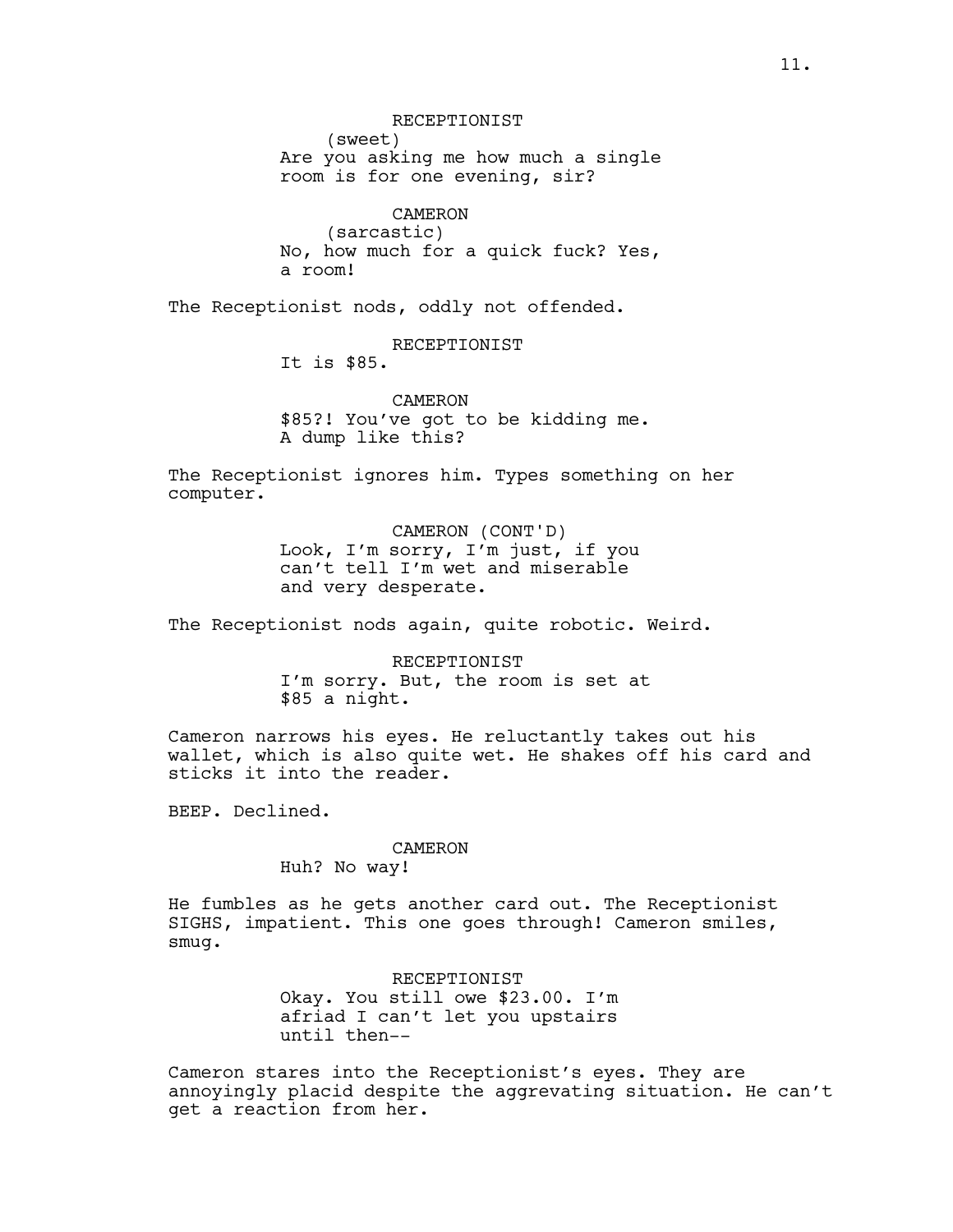It causes him to boil over, SLAMMING his fist on the desk in rage. He is about to spew a series of expletives, when he notices a photograph of the magestic Morro Rock, hanging behind her head. And another photo of the Rock on the wall adjacent... Actually the room is full of photos of the Rock, quite like an eerie shrine.

Cameron regains his composure.

CAMERON Okay. Great. I'll, uh, just need to go over to the... bank.

He quickly walks out to...

EXT. BEACH - NIGHT

Cameron frantically heads to the ocean's rocky edge.

He peers down into the water and up at the Rock again. He looks around for potential witnesses... It is a ghost town.

Cameron takes a deep breath, then he closes his eyes and throws his hands up to the sky. He begins to CHANT PRAISES to the Rock dramatically, mimicking the Bartender from the night before.

Cameron falls down to his knees in sacrifice.

CAMERON (muttering to himself) Come on, baby, come on, baby--

Cameron opens his desperate eyes. Nothing has changed. Cameron frowns.

He tries praying once more, with gusto. Still nothing.

CAMERON (CONT'D) Give me a break!

Cameron itches at his face, a tick from alcohol withdrawal. He grows steadily more frustrated by the second.

Cameron picks up a few pebbles and gears to pelt it at the Rock in outrage. Just as he is about to unleash on his target the water starts CHURNING below his ankles.

CAMERON (CONT'D)

Aha!

Cameron is giddy like a little kid. He reaches down into the whirlpool.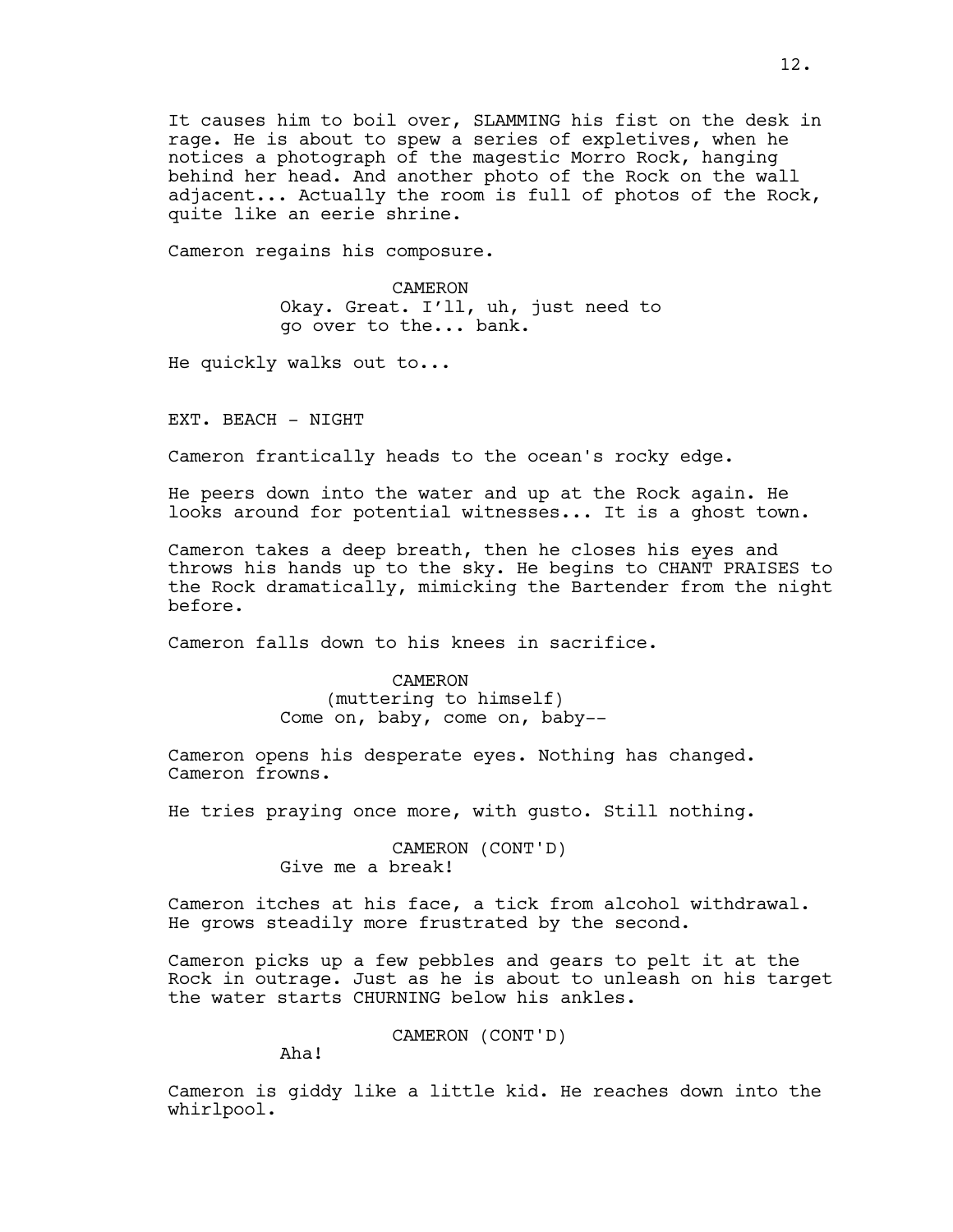His face twists with confusion. He has to really pull at whatever is stuck down there...

Cameron lugs a BACKPACK onto the beach.

Cautiously, he opens the zipper. His eyes grow to the size of car tires! Inside is a wad of cash!

Cameron excitedly counts the bills. Exactly \$23.00 in dollar bills.

He SIGHS, half-relief, half-disappointment. A little more would have been nice...

INT. HOTEL ROOM - MIDNIGHT

PULL OUT from an eerie black and white photo of Morro Rock hanging above an unkempt, tan cot.

Empty alcohol nips litter the untidy space.

Cameron is buzzed, pathetically slumped against the motel's tacky wallpaper. He grips his cell phone in his hand.

An old VOICE MAIL from Delilah plays as Cameron stares sadly off into the distance, reminiscening.

DELILAH (V.O.)

(on phone) Uh, hi. It's me, the controling bitch... I guess you're out on the Coast or whatever bar you're pretending is that... and I really don't care. But, we should talk about rent. We've still got about four months before our lease ends, and I, uh, know money's kinda tight for you right now but... I, uh, just please, call me back when you get this so we can take care of this like adults. Yeah. OK? Bye.

Cameron hits the voice mail again, REPLAYING.

He looks over at the open mini fridge. A sign clearly reads "ALCOHOL BEVERAGES AVAILABLE AT EXTRA COST".

Cameron dials Delilah. It BEEPS to her voice mail.

(MORE) CAMERON (slurring, into phone) Hey! I'll have you know, missy!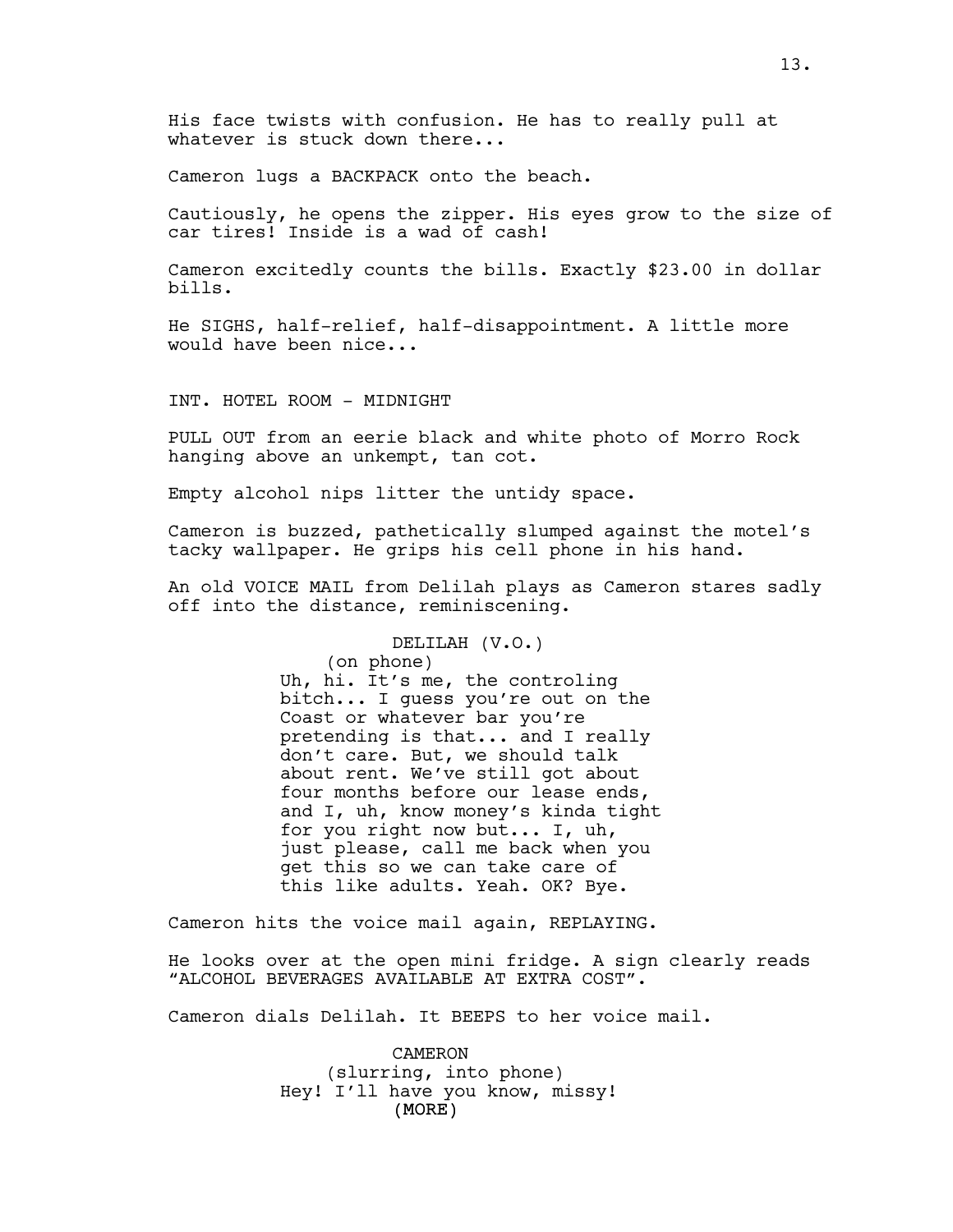#### CAMERON (CONT'D)

I'm in Morro Bay and it's beautiful- - I, yeah I think it's great to be here without you! I-I think you should come, though. You'd really like it. They have this... Let's just say, I could spoil you with anything you've ever wanted. Really, I'm not fucking drunk. I'm serious. I have so much money now! I'm doing great. I promise! So... Bye, I love you-- Uh. Yeah.

Cameron hangs up and BANGS his phone on the floor in frustration of his mistake. He reaches for one of the empty nips and attempts to shake the remaining drops into his mouth. When it returns nothing, he throws it at the wall in rage.

He notices a pamphlet advertising the town's closest grocery and liquor stores...

EXT. MOTEL / STREET PARKING - MOMENTS LATER

Cameron rounds his beat-up car and struggles to open his driver's seat door. He notices a sizeable parking ticket placed beneath his windshield wipers.

Cameron grabs it and rips it up, chuckling. He is drunk and on a mission. He slams his body into...

INT. CAR - CONTINUOUS

Cameron puts the key in the ignition and turns, willing the piece of shit to start. His gas light BLINKS. It's dead.

CAMERON

AggghH!

EXT. BEACH - MOMENTS LATER

Cameron staggers over the rocky shore. He trips and falls to his knees at the Rock. Cameron desperately clasps his hands together in prayer.

> CAMERON Please, please! I-I can't go back yet... I just need a little more cash. For Delilah, I won't even use it... all on alcohol--

On cue, the ocean water begins to CHURN in its whimsical way.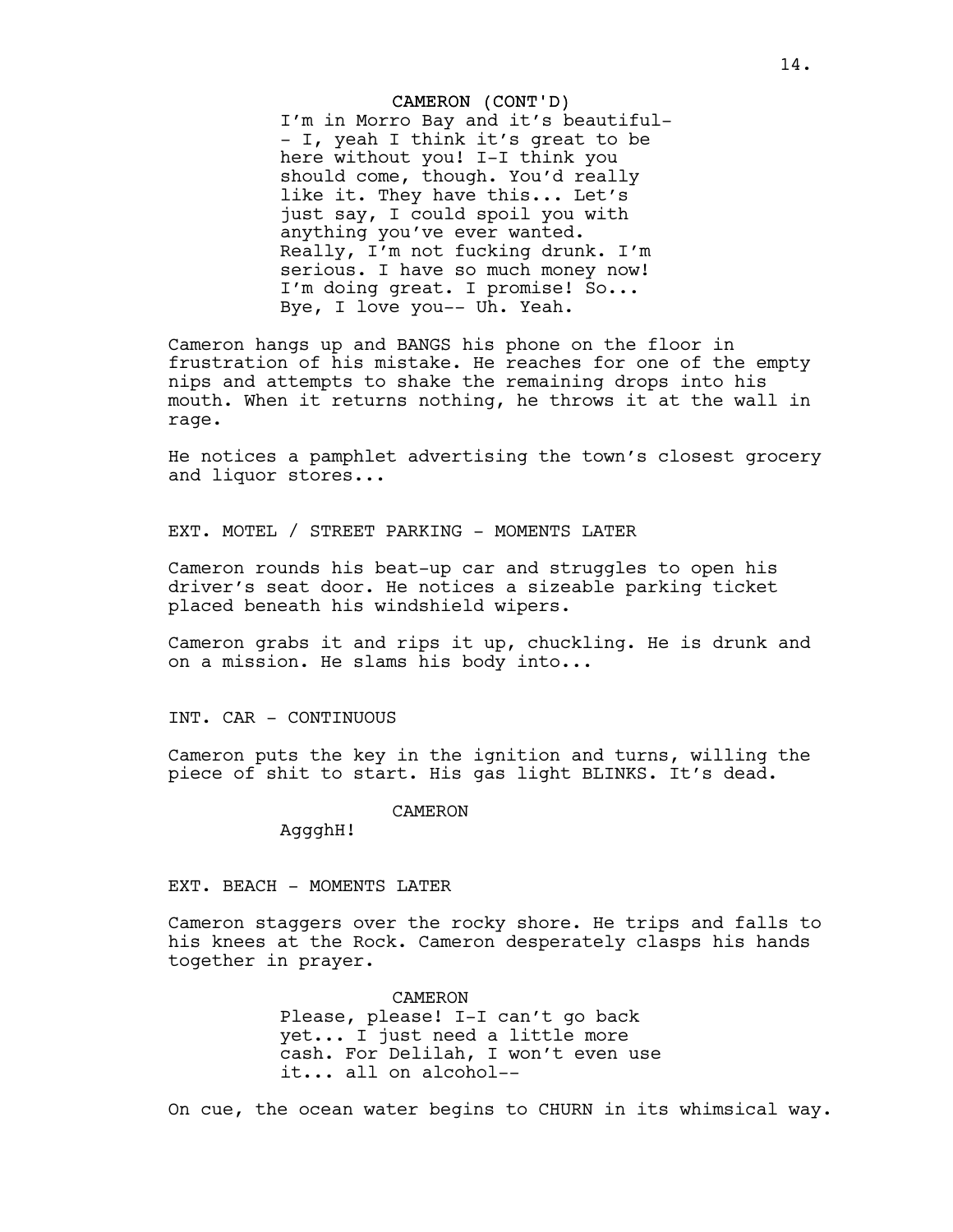Cameron's eyes turn hungry with greed. He eagerly crawls to the water's edge and reaches within the deeps of the swirling magic.

Cameron pulls out a... DECORATIVE POCKET MIRROR?

Cameron stares at the gift, puzzled. He turns it over examining. Dissapointment slowly diffuses across his blank, drunken face.

Cameron opens the mirror and stares at his pathetic, tired reflection. He winces.

Camerson slams the mirror shut, outraged.

CAMERON (CONT'D) What the fuck is this? Huh?! I can't use this! What the fuck is this?!!

Cameron considers throwing the mirror back into the ocean. He stares up at the Rock and submits.

Cameron gingerly opens the mirror one last time, wishing for something glorious or useful to be revealed. Nope. It's just has sad, ugly face again.

Cameron frowns, but notices the BAR in the distance of the reflection behind him.

INT. BAR - 2AM

It is moments away from closing. The stools have been overturned and the bar is empty, except for the Bartender who wipes down the counters.

Cameron definitively strides up to the bar, removes a stool and takes a seat.

> BARTENDER (pissed) We're closing.

CAMERON (aggressive) I've had the worst day. I've got a raging headache and I need some whiskey.

The Bartender looks Cameron dead in the eyes.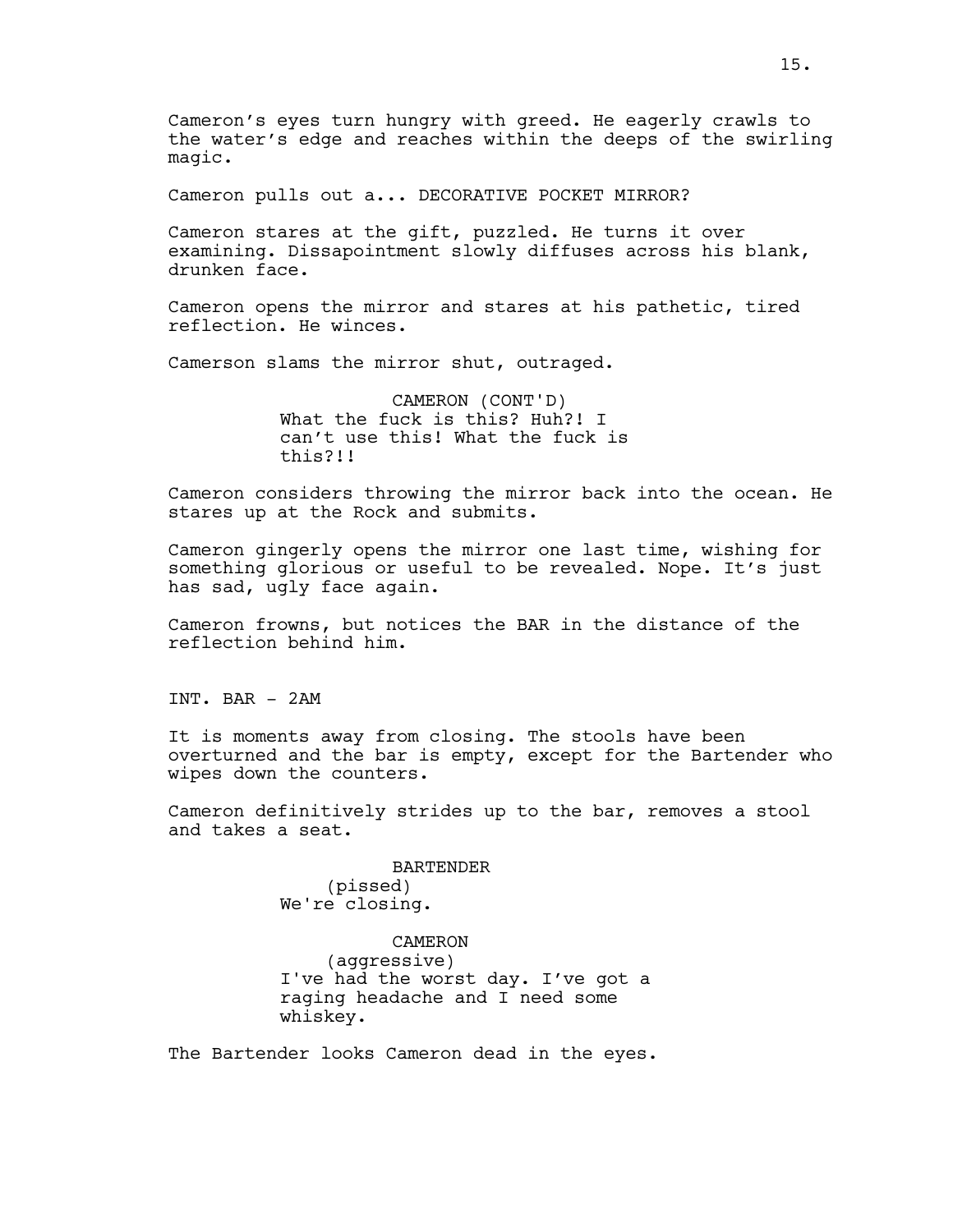BARTENDER Ha! Whiskey ain't gonna fix it, boy. You already smell like a fifth.

CAMERON (matching his hostility) Why do you care? Huh? If I drink myself to death it does nothing but make you richer!

Cameron reaches over the bar for a handle of whiskey. The Bartender seizes Cameron's wrist.

> BARTENDER I can tell you've been through one hell of a day, so... One drink. But you gotta pay up.

Cameron reaches into his pockets digging around deseperately. His hand encircles the mirror. He pulls it out gleefully.

> CAMERON (smug) Okay. I know it's not green, but I'm sure this old thing must be

Cameron stops talking. His mouth falls open in shock.

The Bartender has his pistol pointed at Cameron's head.

BARTENDER Why do you have that?

worth--

Cameron swallows but remains as calm as possible. The alcohol is blowing his cover...

> CAMERON That's... it's not loaded.

BARTENDER (chuckling) I wouldn't keep pushing me... Where is that from?! Huh? Did you go to the Rock?

The Bartender COCKS the gun. It CLICKS, loaded and ready.

Cameron grips the mirror. With one fluid motion, he flings the mirror open, angling it up, so the LIGHTS above bounce off of the surface and reflect directly into the Bartender's eye, momentairly blinding him.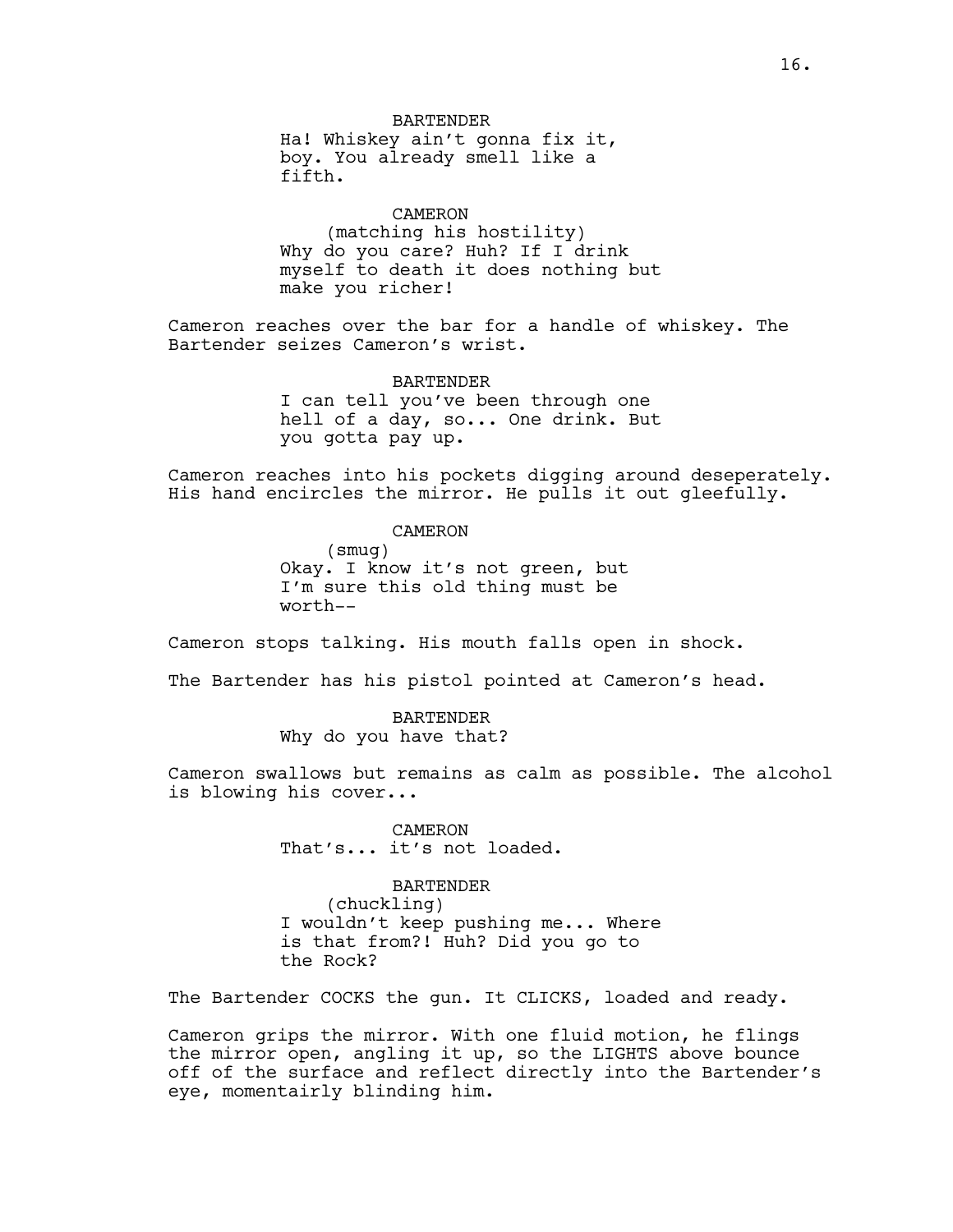The Bartender flinches, stumbling backwards. Cameron bolts for the exit, still holding on to the whiskey handle in his other hand.

BARTENDER (CONT'D)

Stop!

The Bartender runs after Cameron to...

EXT. BEACH - MOMENTS LATER

Cameron sprints, PANTING. He is frantic, unsure where to turn or why he's even running towards the Rock.

BARTENDER (O.S.)

Hey!

Cameron runs faster.

BARTENDER (CONT'D) Get back here with that!

The Bartender is quick. He catches up to Cameron, and pulls him down to the sand. He still holds his pistol.

Cameron and the Bartender begin to fight, rolling around in the sand. Cameron throws a punch, but the alcohol has retarded his motor functions.

The Bartender desperately tries to restrain Cameron who is growing steadily more violent.

In their tussle, the Bartender is unarmed. The mirror falls away from Cam's pocket. It lays open on the sand.

Cameron grabs hold of the gun and SHOOTS. He catches a glimpse of his own reflection as the Bartender goes limp next to him.

The sand stains crimson red.

Cameron is so distracted by his evil reflection in the mirror, he hardly processes the gore in front of him...

Cameron looks down at his shakey hand that holds the pistol. His eyes slowly move up to the Rock towering over head.

Cameron desperately crawls to the base of the almighty boulder.

> (MORE) CAMERON (sobbing) Oh! Please, Jesus! No, no, no!!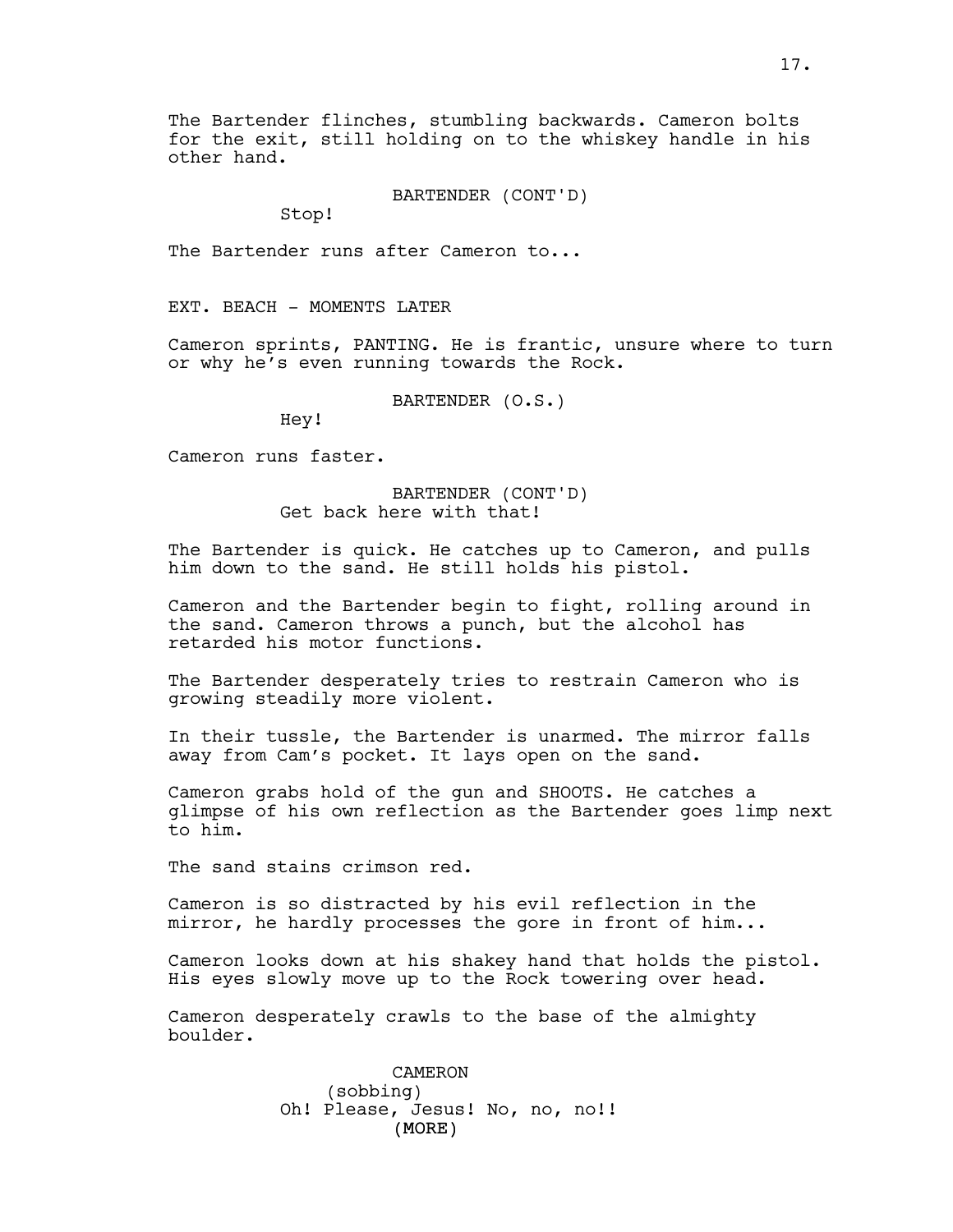Cameron PUKES-- the reality of what he has just done crashes over him. He shakes violently as he SOBS. He begins slapping his own head.

> CAMERON (CONT'D) I hate you! I hate you! I hate you!

Cameron snaps out of his hysteria momentairly. He crawls over to the Bartender's bleeding body, ready to take action. He picks up his pocket mirror, trying to figure out how he can use it to stop the bleeding. It's worthless.

Cameron is a crying, hopeless mess. He catches a glimpse of his pathetic reflection and it outrages him.

> CAMERON (CONT'D) God dammit! Fuck!

Cameron tosses the useless mirror into the sea. He looks up to the Rock and CRIES out in anguish.

Suddenly, the ocean begins to CHURN and BUBBLE. Cameron's eyes twinkle with hope as the FIGURE of a human body begins to rise from the froath.

Cameron LAUGHS in relief. Slowly, a perfect REPLICA of CAMERON rises from the water... They hold a pocket knife...

Cameron doesn't have time to react as CLONE CAMERON stabs him in the stomach. Cameron keels over, falling into the whirlpool.

The water is stained crimson as the blood gushes. Clone Cameron walks off.

INT. COFFEE SHOP - MORNING

Delilah sits alone in the coffee shop nursing a cold brew. Her eyes dart up and around anxiously, looking for someone.

She dials for Cameron.

It rings to voicemail.

(MORE) DELILAH (into phone) Hey, Cam... So... I'm in Morro Bay.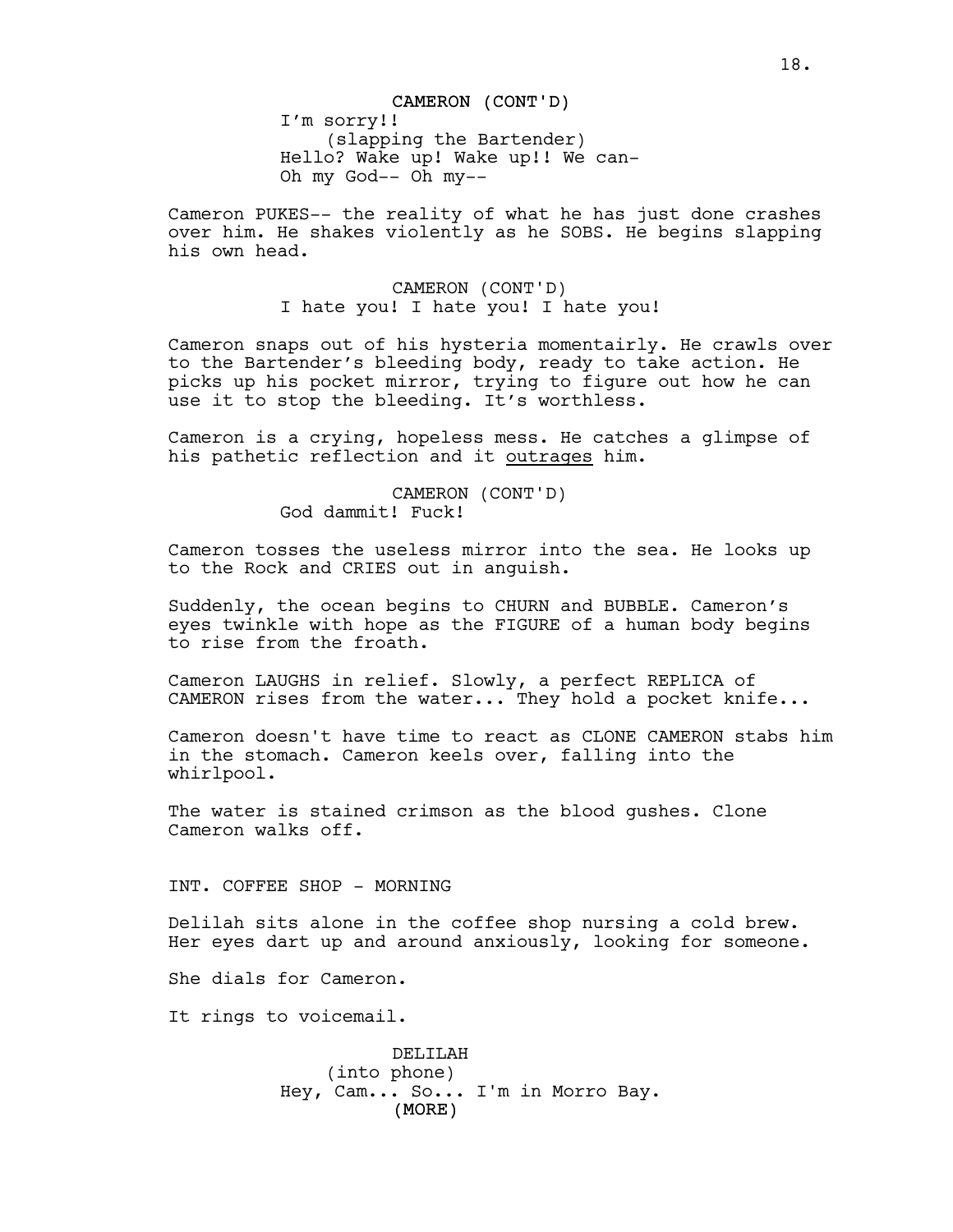## DELILAH (CONT'D)

That voice mail you left, really freaked me out, so I, uh, came to check on you... Call me back as soon as you get this.

Delilah hangs up and SIGHS. She shakes her head. *This was a terrible idea...*

Suddenly, CLONE CAMERON enters the coffee shop.

Our Clone resembles Cameron but he is much more dashing. Unlike Cameron, the clone's posture is perfect, upright. He has a peppy bounce in his step and striking, clear eyes.

Clone Cameron confidently strides over to Delilah's table.

CLONE CAMERON Excuse me? Is this seat taken?

Delilah jumps, looking up at her "boyfriend" in surprise.

DELILAH Oh? Hey! I, uh, just called you?

CAMERON (checking his phone) Oh, sorry I must have just missed it! You look so beautiful this morning. I can't believe you're here!

Cameron gazes at her lovingly. Delilah grows shy.

DELILAH (impressed) Thanks. You, uh, look really good too, actually...

Cameron no longer wears puffy purple bags under both eyes.

CAMERON Thank you, I've been sleeping really good since... Well, I've ditched the whiskey... Guess you were right about that.

Cameron CHUCKLES, embarrassed. Delilah smiles, heart-warmed by this charming, charismatic ex-boyfriend of hers.

> DELILAH So, you really are doing better then? I mean, I can tell, but that voice mail?